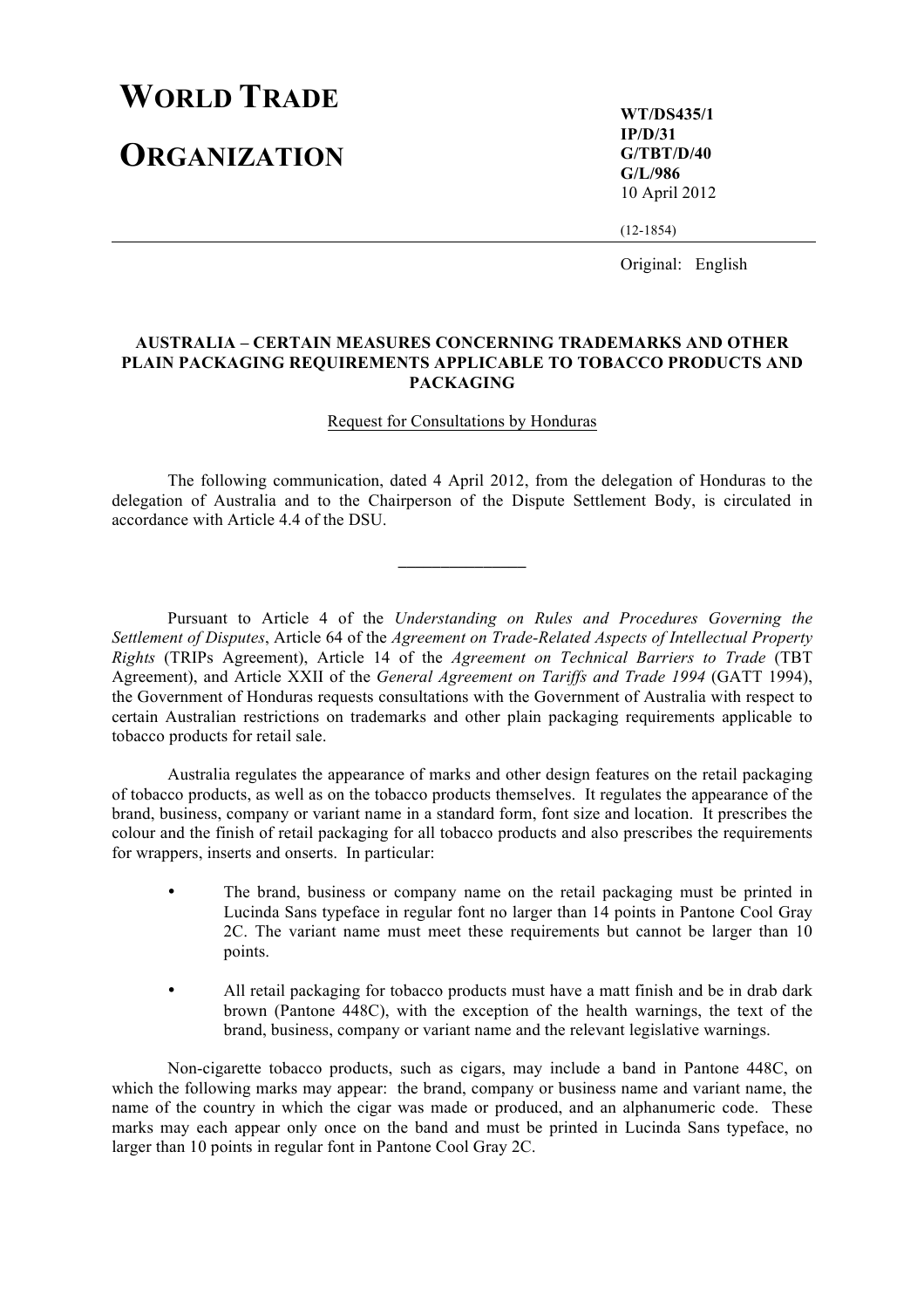WT/DS435/1, IP/D/31, G/TBT/D/40, G/L/986 Page 2

Honduras understands that Australia maintains these measures through the following instruments:

- An Act to discourage the use of tobacco products, and for related purposes, Act No. 148 of 2011 (Tobacco Plain Packaging Act 2011);
- The Tobacco Plain Packaging Regulations 2011, Select Legislative Instrument 2011, No. 263 as amended (Tobacco Plain Packaging Regulations 2011). These regulations apply to the retail packaging and appearance of both cigarettes and non-cigarette tobacco products; and,
- The Trade Marks Amendment (Tobacco Plain Packaging) Act 2011.

These measures regulating the plain packaging and appearance of tobacco products for retail sale appear to be inconsistent with Australia's obligations under the following provisions of the TRIPs Agreement, the TBT Agreement and the GATT 1994:

- Article 20 of the TRIPs Agreement, because the use of a trademark is unjustifiably encumbered by special requirements, such as (i) use in a special form, for example, the specific font size and colour of the brand, business or company name, and, (ii) use in a manner detrimental to the trademark's capability to distinguish tobacco products of one undertaking from tobacco products of other undertakings;
- Article 16.1 of the TRIPs Agreement, because the measures prevent owners of registered trademarks from enjoying the rights conferred by a trademark;
- Article 15.4 of the TRIPs Agreement, because the nature of the goods to which a trademark is to be applied forms an obstacle to the registration of the trademark;
- Article 2.1 of the TRIPs Agreement incorporating the provisions of the Paris Convention, in particular, (i) Article 6*quinquies*, because trademarks registered in a country of origin outside Australia are not protected "as is", and, (ii) Article 10*bis*, because Australia does not provide effective protection against unfair competition to nationals of other countries of the Union and creates confusion between goods of competitors;
- Article 24.3 of the TRIPs Agreement, because Australia is diminishing its level of protection for geographical indications below the level that existed prior to 1 January 1995;
- Article 22.2(b) of the TRIPs Agreement, because Australia does not provide effective protection against acts of unfair competition with respect to geographical indications and creates confusion among consumers related to the origin of the good;
- Article 3.1 of the TRIPs Agreement, because Australia accords to nationals of other Members treatment less favourable than it accords to its own nationals with respect to the protection of intellectual property;
- Article 2.2 of the TBT Agreement, because the technical regulations at issue create unnecessary obstacles to trade that are more traderestrictive than necessary to fulfil a legitimate objective; and,